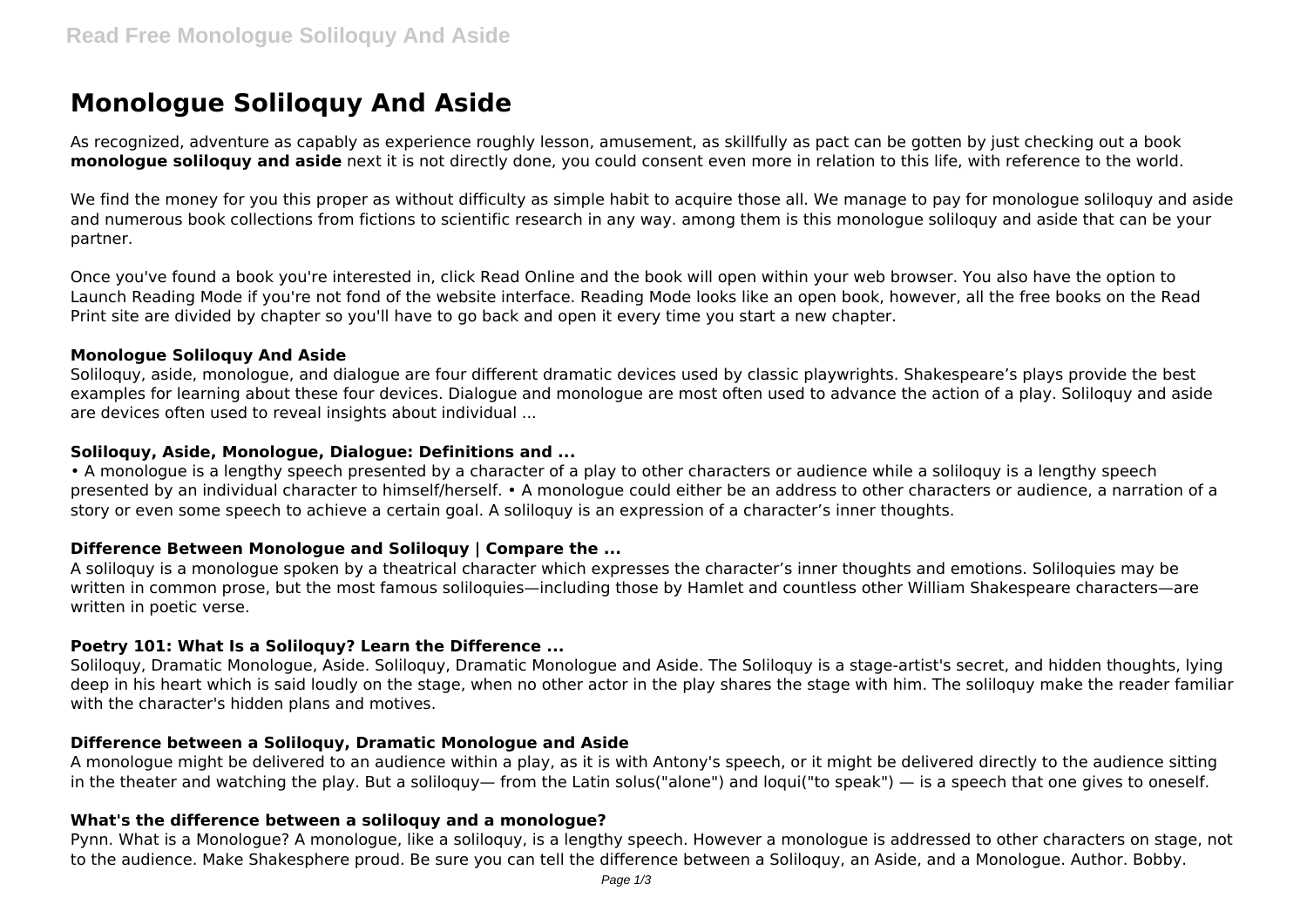Created Date.

## **Soliloquy, Aside, and Monologue**

Soliloquy, Monologue, or Aside? The monologue and the aside are often confused with the soliloquy. All three literary devices involve a solitary speaker, but they have two key differences: the length of the solitary speech, and who is supposed to hear it.

## **What Is a Soliloquy? Literary Definition and Examples**

A monologue can also be addressed to the audience. Therefore, unlike soliloquy, a monologue does not function as a character's fully private expression. An aside is a literary device that is similar to soliloquy in the sense that it is not spoken to other characters on stage.

## **Soliloquy - Definition and Examples of Soliloquy**

aside | soliloquy | As nouns the difference between aside and soliloquy is that aside is an incidental remark made quietly so as to be heard by the person to whom it is said and not by any others in the vicinity while soliloquy is (drama) the act of a character speaking to themselves so as to reveal their thoughts to the audience.

## **Aside vs Soliloquy - What's the difference? | WikiDiff**

Start studying Soliloquy, Aside, and Monologue in Romeo and Juliet. Learn vocabulary, terms, and more with flashcards, games, and other study tools.

## **Soliloquy, Aside, and Monologue in Romeo and Juliet ...**

Group 3: Monologue, Soliloquy, and Aside Amber, Cade, and Andrew Soliloquy Monologue A soliloquy is a long speech where a character expresses his feelings out loud on stage. A soliloquy is also a type a monologue, but differs from a monologue because a monologue is where a

## **Group 3: Monologue, Soliloquy, and Aside by Cade Guillory**

Another good way to remember soliloquy vs. monologue is that a soliloquy is a conversation that a character has with his or her own's self, without anyone else present. Self and soliloquy both start with the letter "S." Summary. Is it monologue or soliloquy? Monologues and soliloquys are two types of long speeches that occur in plays.

## **Monologue vs. Soliloquy – What's the Difference? - Writing ...**

A monologue is aimed at one or all the characters present in the scene, while a soliloquy is not meant to be listened to by any other character from the story. Intended Use. Through a monologue, a character can establish his say over other characters, or present a different point of view.

## **What's the Difference Between a Soliloquy and a Monologue ...**

Examples of aside, monologue, and soliloquy from The Lord of the Rings, Les Mis and Jimmy Fallon.

## **Dramatic Aside, Monologue and Soliloquy in Film - YouTube**

A monologue can also be heard by the characters. It can be aimed at any amount of characters who are there to hear it, one man or a crowded hall. The difference is who it's aimed at. A soliloquy is a self-aimed monologue. There's also an "aside", where a character tells what he's thinking, or how he feels, to the audience.